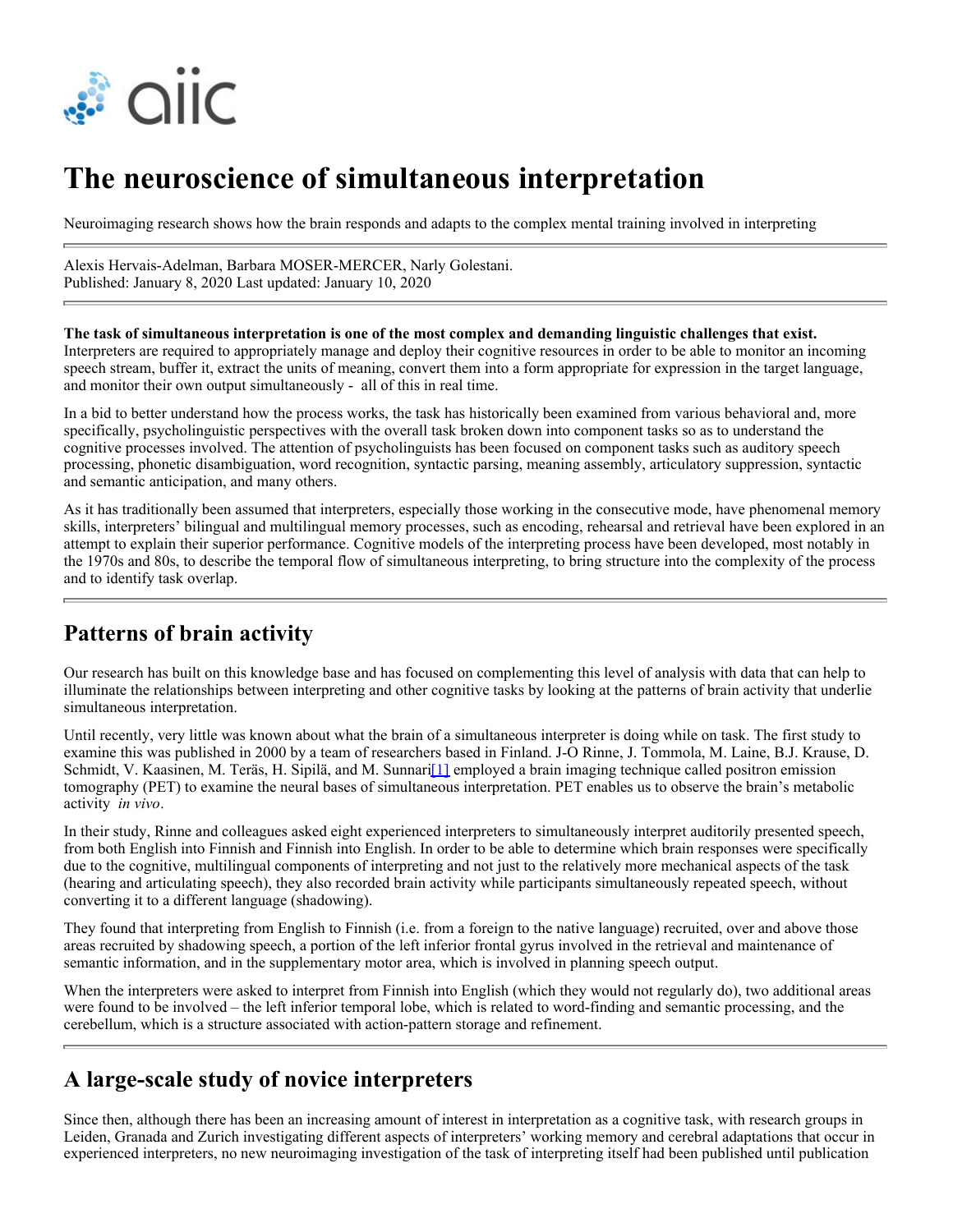of a large-scale study of novice interpreters earlier this year, carried out by our team in Geneva [2].

We chose to investigate the cerebral processes that occur in novice rather than professional interpreters, since this allowed us to better identify the neural resources that are engaged when the task is not yet automatized, as might be relatively more the case in experts. With the benefit of a large sample size, we were able to obtain a clear view of those structures that are recruited when interpreters are asked to simultaneously interpret speech into their native language, without the benefit of years of training. This experiment was intended to reveal the brain networks responsible for what we characterize as "extreme language control".

We used functional magnetic resonance imaging, (fMRI) which, like PET enables us to see relative levels of brain activation during task performance. Similarly to Rinne and colleagues we asked participants to both shadow and interpret speech.

## **The basal ganglia**

We discovered that simultaneous interpretation recruits a broad swathe of brain areas; in addition to structures that are well-known to be involved in speech perception, comprehension and production, we also found activity in the basal ganglia. The basal ganglia are subcortical structures that form part of what has sometimes been referred to as "the reptilian brain". This nickname hardly does credit to the complexity and importance of these nuclei for our behaviour.

They are, it is true, structures that are extremely well conserved across many animal species, including those we tend not to consider to be especially complex, from the smallest of rodents to the scaliest of lizards. But this should not distract us from the fact that they are of paramount importance to our survival; these are the structures that form the basis of our ability to select, plan, learn and execute actions. Indeed, disorders of the basal ganglia are responsible for Tourette's syndrome and Parkinson's disease.

But their importance goes well beyond motor functions - they have been found to play a significant role in higher cognitive functions such as motivation and decision-making. Motivation is an integral part of skill acquisition, including the development of skills as challenging as interpretation. Indeed, interpreting requires extremely rapid decision-making since the speaker paces the interpreter, who she/he has no control over the speed of the incoming message.



figure illustrates the regions of significant cerebral activation elicited by simultaneous interpretation. Regions in blue are those that are equally involved in shadowing and simultaneous interpretation, regions in red are recruited specifically by simultaneous interpretation. These include regions of motor, premotor and supplementary motor cortices, alongside part of Broca's region and portions of the basal ganglia. The right caudate nucleus (it has a homologue in the left hemisphere) is circled in yellow on the right panel.

#### **Cerebral adaptations**

Some of our participants subsequently went on to study for a master's degree in conference interpretation. This gave us the opportunity to examine how the brain adapts as a result of extensive and focused training in this discipline. By looking at how their brains responded when performing the same task after the end of their formal training, we were able to see that there was one brain region in which there was a consistent modification of response during interpreting.

This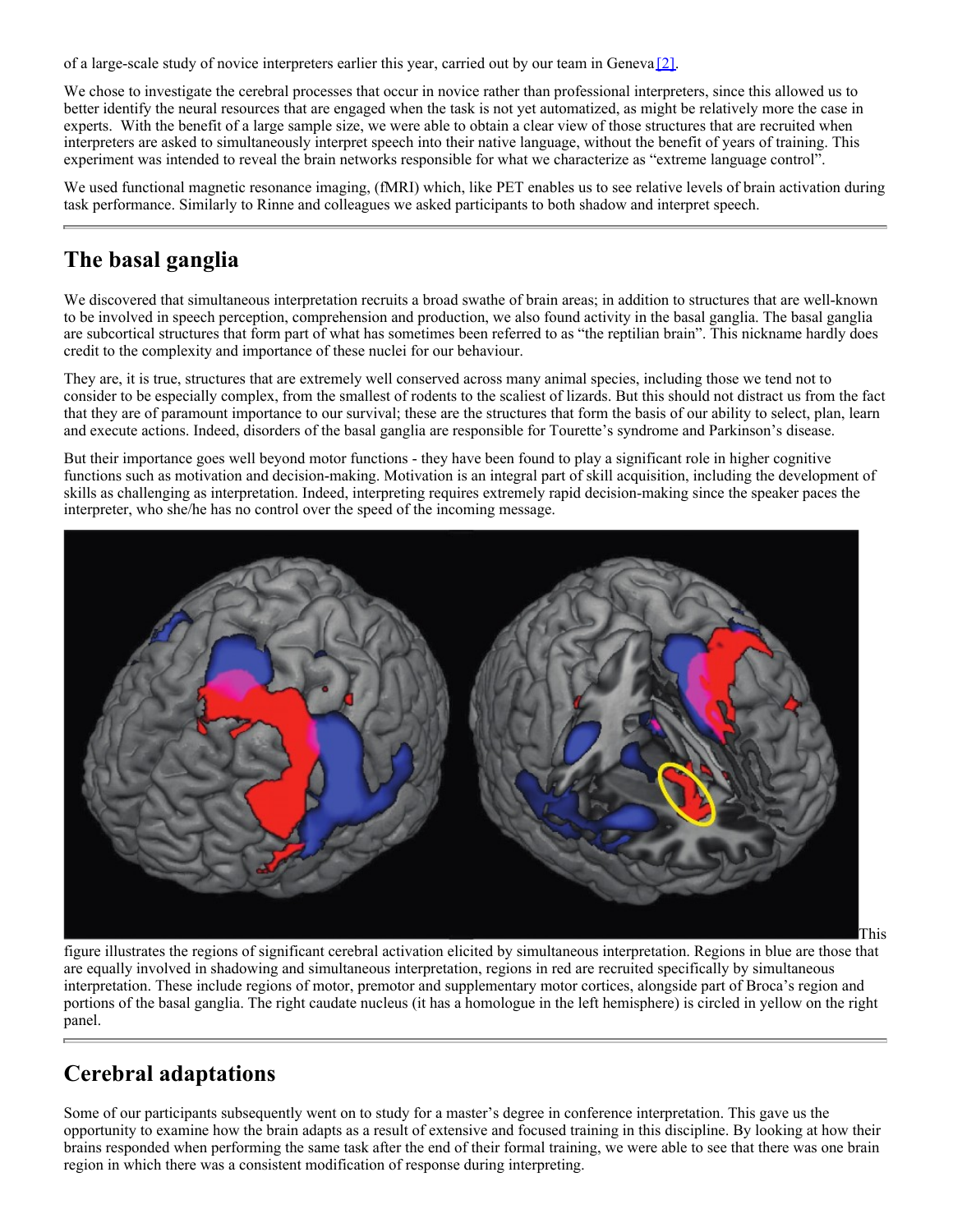In this region, we observed a decrease in activity compared to the pre-training results. We established that this effect did not occur in a control group of participants, whom we scanned at the same interval, but who were engaged in diverse postgraduate studies outside of translation or interpreting, and thus that it is likely to be caused by the acquisition of expertise in interpreting. And what was this brain region? It was the right caudate nucleus, a structure in the basal ganglia, right at the core of the brain, at the centre of our behavioural and cognitive control networks (Hervais-Adelman, Moser-Mercer, & Golestani, 2015)[3].

Simultaneous interpretation is, quite rightly, described as a highly complex cognitive task, and research emphasis has mostly been on the higher-level, not to say "intellectual" aspects of the task, such as linguistic skill, general knowledge and the ability to anticipate. What is most remarkable about our findings is that they provide evidence for the engagement of additional brain mechanisms that underlie another core requirement of the task. Namely, the subcortical involvement that we observe likely underlies the language management and control aspects of interpretation. Indeed, successful interpretation requires an extreme degree of control over lexico-semantic systems in order to juggle comprehension and message extraction in the source language alongside reformulation into a syntactically-valid and semantically-appropriate form in the target language.

So, then, how does the brain deal with this incredibly complex and demanding task? Not by a more intensive use of structures having primarily, or even generally, linguistic roles, but rather by recruitment of resources that are crucial for the management of cerebral and bodily resources.

The implications of this extend well beyond the framework of simultaneous interpretation. As we have already said, these structures are at the core of human behavior, being instrumental in the execution and control of movement, as well as learning, memory and motivation.

### **The "bilingual advantage"**

This becomes particularly intriguing when we consider a phenomenon that has recently garnered considerable interest from researchers and the media – the so-called "bilingual advantage".

When we talk about the bilingual advantage, we are primarily describing the fact that multilingual individuals have repeatedly been shown to have superior cognitive skills compared to their monolingual counterparts. This advantage is not uncontroversial, and the existence of this effect is much debated.

Nevertheless, the current weight of evidence points towards the existence of such an advantage on tasks requiring inhibitory control (e.g. stopping an already initiated or a highly automatized action), and on switching between tasks. There are also strong suggestions that lifelong bilingualism produces a cognitive reserve that is tapped when the brain suffers neurological insult, and that it can protect against the onset of symptoms of dementia, delaying them for several years.

Of profound interest to us is that many of the brain regions we find to be involved in simultaneous interpretation are known to underlie tasks that bilinguals perform better than monolinguals. More specifically, other researchers have shown that switching between languages involves some of these very brain regions, leading us to suspect that regularly exercising control over multiple languages (as is done on a daily basis by bilinguals, and more intensively by simultaneous interpreters) could tune these core brain networks, causing them to become more efficient. Some investigators have indeed reported that simultaneous interpreters display enhanced working memory and cognitive flexibility compared to multilingual non-interpreters.

While we are yet far from being able to recommend the exercise of simultaneous interpretation as a means of enhancing cognition or staving off the effects of cognitive aging, our ongoing research aims to examine the potential benefits of developing expertise in this discipline.

This article is republished with the kind permission of the [National Centre for Writing](https://nationalcentreforwriting.org.uk/). It was originally commissioned and published by *[In Other Words](https://nationalcentreforwriting.org.uk/ncw-publications/in-other-words/).*

#### **Notes**

[1] Rinne, J. O., Tommola, J., Laine, M., Krause, B. J., Schmidt, D., Kaasinen, V., . . . Sunnari, M. (2000). The translating brain: cerebral activation patterns during simultaneous interpreting. *Neurosci Lett, 294*(2), 85-88. doi: 10.1016/S0304-3940(00)01540-8

[2] Hervais-Adelman, A., Moser-Mercer, B., Michel, C. M., & Golestani, N. (2015). fMRI of Simultaneous Interpretation Reveals the Neural Basis of Extreme Language Control. *Cereb Cortex*. doi: 10.1093/cercor/bhu158

[3] Hervais-Adelman, A., Moser-Mercer, B., & Golestani, N. (2015). Brain functional plasticity associated with the emergence of expertise in extreme language control. Neuroimage, 114, 264-274. doi:10.1016/j.neuroimage.2015.03.072